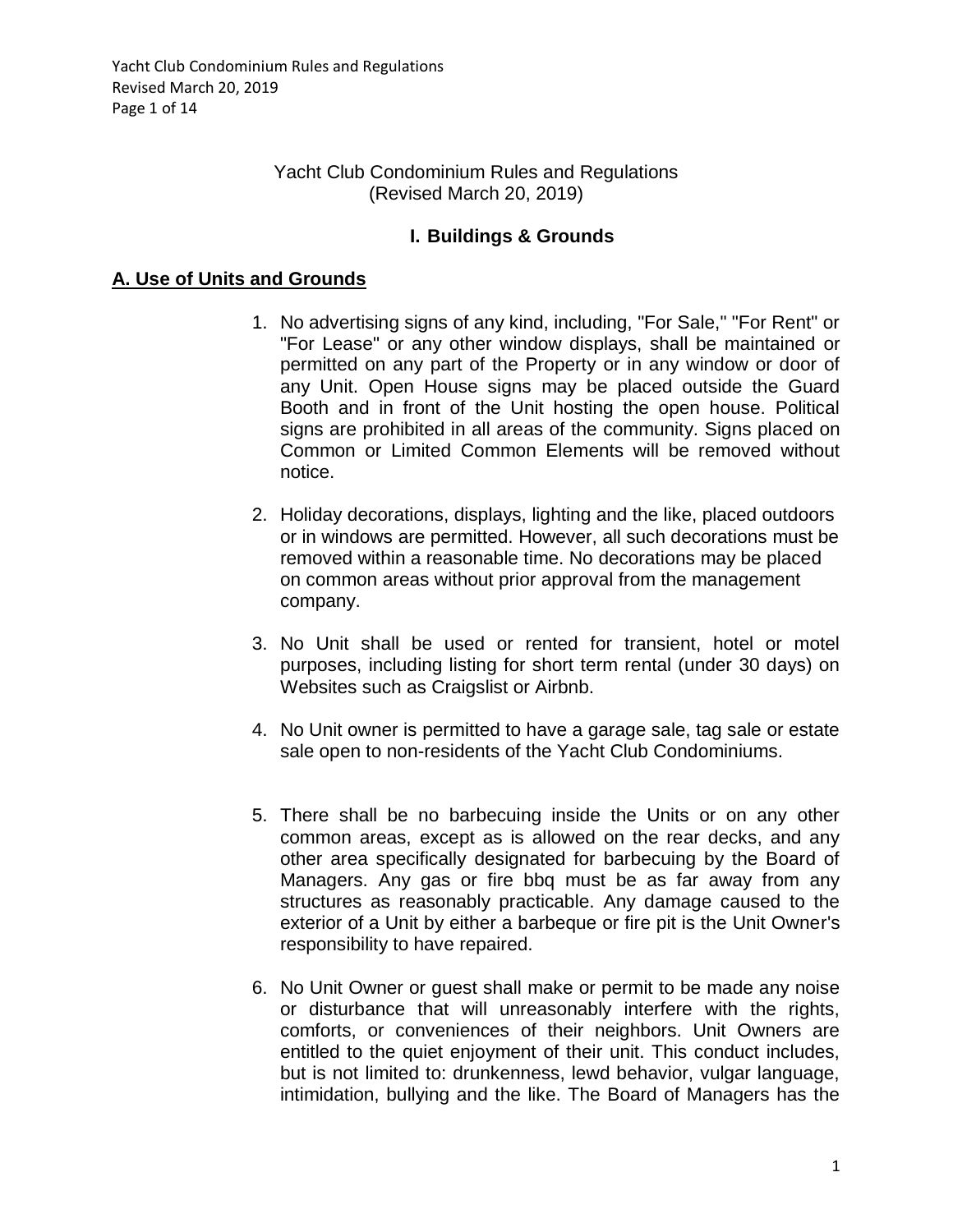Yacht Club Condominium Rules and Regulations Revised March 20, 2019 Page 2 of 14

> right, upon a determination of objectionable conduct, to take all appropriate measures to abate the nuisance, including, but not limited to, imposing a penalty consisting of a fine or suspension of rights to use certain common areas.

- 7. Except in recreational or other areas designated as such by the Board of Managers or in the By-Laws, there shall be no playing, parking of baby carriages, bicycles, wagons, toys, vehicles, benches or chairs, on any part of the Common Elements in such a way as to cause a dangerous situation, or substantially interfere with a Unit Owner's use and enjoyment of their unit or common elements.
- 8. Gabion: No climbing or launching of kayaks or boats is permitted from the gabion. No access to the water area is allowed other than from the marina docks. Unit Owners and/or guests who do not comply will be subject to fines according to the Condominium rules, as well as, any fines imposed by the DEC.

## **B. Alterations & Maintenance**

- 1. Nothing shall be done or kept in any Unit, the Common Elements or Limited Common Elements which will increase the rate of insurance of any of the buildings, or contents thereof, without the prior written consent of the Board of Managers. No Unit Owner shall permit anything to be done or kept in his/her Unit or in the Common Elements or Limited Common Elements which will result in the cancellation of insurance on any of the buildings, or contents thereof, or which would be in violation of any law. No Unit Owner or occupant or any of his/her agents, servants, employees, licensees or visitors shall at any time bring into or keep in his/her Unit or parking space, any flammable, combustible or explosive fluid, material, chemical or substance (except firewood, propane in tanks, or gasoline in automobile tanks).
- 2. All radio, television, cable, satellite dish or other electrical equipment of any kind or nature installed or used in each Unit shall fully comply with all rules, regulations, requirements, or recommendations of the New York Board of Fire Underwriters and the public authorities having jurisdiction thereof, and the Unit Owner alone shall be liable for any damage or injury caused by any radio, television, cable, satellite or other electrical equipment in such Unit.
- 3. No radio, television, or satellite antennas shall be placed on, attached to or hung or affixed to the exterior of any building.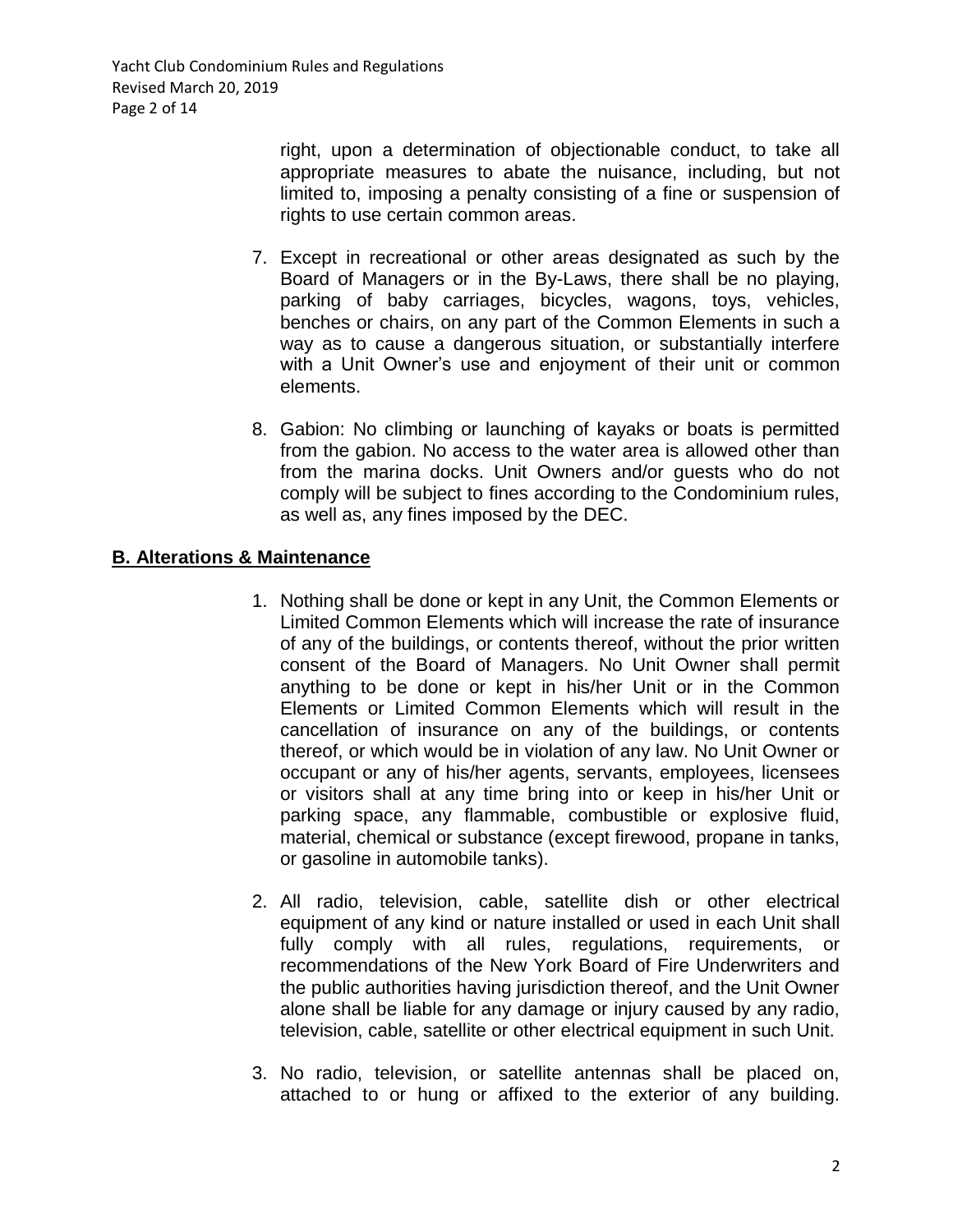Yacht Club Condominium Rules and Regulations Revised March 20, 2019 Page 3 of 14

> Satellite dishes must be installed on a Unit Owner's deck railing, or other appropriate area, by a licensed and insured contractor with prior written Board approval.

- 4. As provided in the By-laws, nothing shall be done in any Unit or to the Common Elements or Limited Common Elements which will impair the structural integrity of any building. Any changes to a Unit involving the structural elements must be submitted to the Board for approval and accompanied by a drawing from a licensed architect. Any changes/alterations that require Board approval must be performed by a licensed and insured contractor, naming the Yacht Club Condominium and its managing agent as additional insureds.
- 5. No unit owner may use an unlicensed contractor for any work anywhere in the property, including wholly within their unit, for any work that is defined as a home improvement under the Nassau County Administrative Code, as that term may be amended from time to time. As of December 2017, the administrative code defines Home Improvement as the "repair, maintenance, replacement, remodeling, alteration, conversion, modernization, or addition to any land or building, or that portion thereof, which is used as a private residence or dwelling place for not more than three families, and other improvements to structures or upon land which is adjacent to a dwelling, and shall include, but not limited to, the installation, construction, replacement or improvement of driveways, cleaning systems, windows and awnings, sandblasting, power washing, waterproofing, floor refinishing, chimney cleaning, interior and/or exterior painting, carpet installation, and gardening/landscaping, when the gardener/landscaper uses his/her own equipment. "Home improvement" shall not include (a) the construction of a new home building or work done by a contractor in compliance with a guarantee of completion of a new building project, or (b) the sale of goods or materials by a seller who neither arranges, to perform nor persons directly or indirectly any work or labor in connection with the installation of goods or materials, or ( c) decorating when not incidental or related to home improvement work as herein defined, or (d) residences owned by, the state or any municipal subdivision thereof, or (e) automatic fire alarm systems, (f) burglar alarm systems." Any changes to the definition of home improvement by the County of Nassau will automatically be incorporated into this rule without further amendment or notice. Security will be instructed to refuse entry to the property to any unlicensed home improvement contractor who comes to the property to do any home improvement work.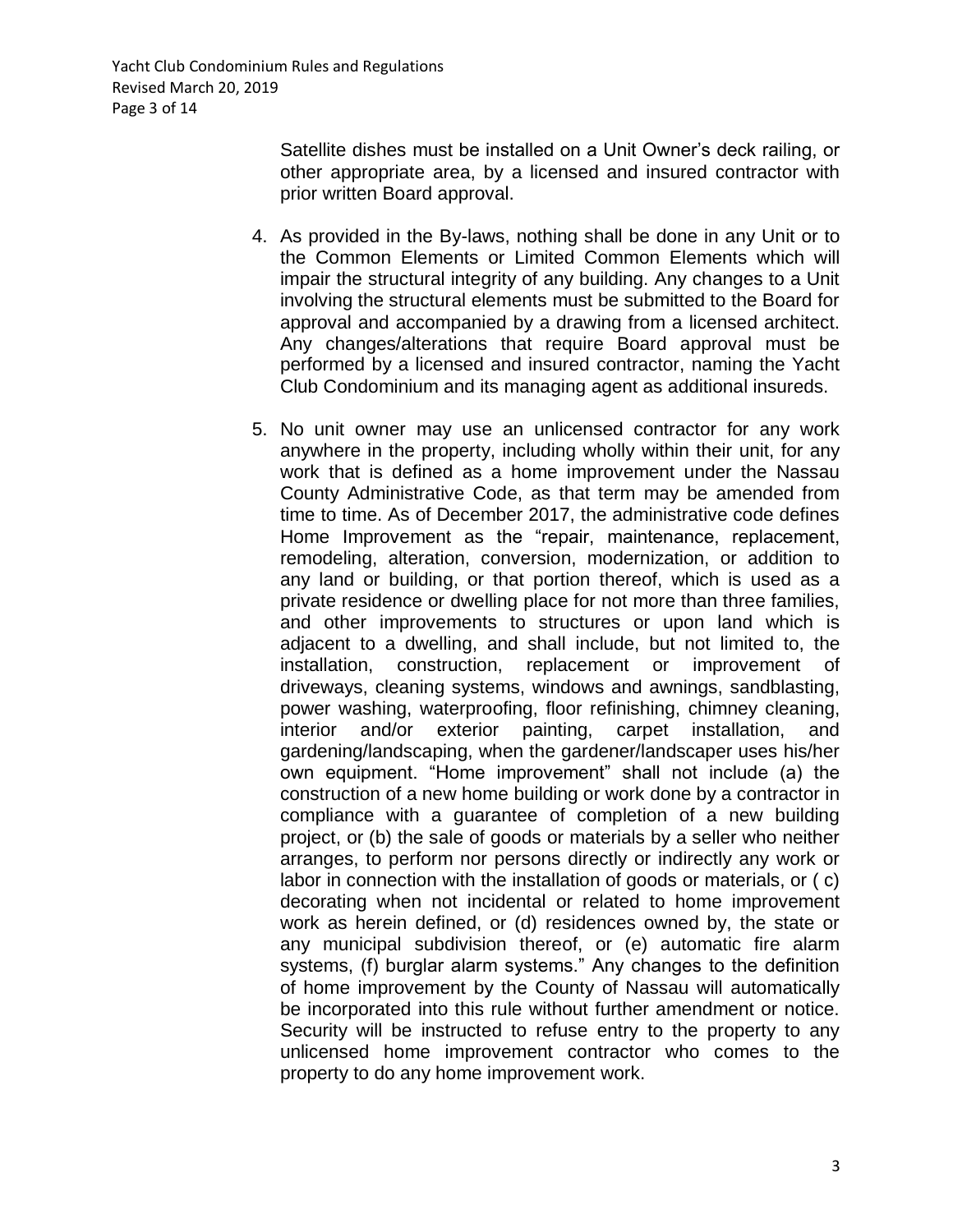Yacht Club Condominium Rules and Regulations Revised March 20, 2019 Page 4 of 14

- 6. Nothing shall be altered, constructed on or removed from the Common Elements, except upon the written consent of the Board of Managers.
- 7. Planter Box Maintenance Planter boxes are the Unit Owner's responsibility and must be maintained and repaired as needed. Unit Owners may plant flowers, and the like, in their planter boxes. Any such plantings must not damage the integrity of the planter box. Planter boxes must be stained the same color as the decks. No trees shall be planted in the planter box. The maximum height of any bushes/flowers is five (5) feet from the top of the planter box. All bushes shall be maintained and kept trimmed. Dead bushes and plants must be removed.
- 8. Bush maintenance any bushes, plants, shrubs or flowers that are planted by the Unit Owner or their predecessor in interest, in any area immediately adjacent to their Unit must be maintained by the Unit Owner. Any bushes that are dead or causing damage must be removed.
- 9. Front stoops are not to be used as outside storage areas. Decks and Compressor areas may be used for storage; however, the areas must be kept neat, orderly, and clean. Nothing stored shall be taller the deck walls. Unit owners are permitted to have storage boxes or cabinets on the decks. However, the Common Elements and Limited Common Elements shall be kept free and clear of rubbish, debris, and other unsightly material.
- 10.No rugs or mops shall be shaken or hung from or on any of the windows, doors, railings, or entries. No dirt or any other substance may be swept or thrown from any Unit.
- 11.Each Unit Owner shall keep his/her Unit in a good state of preservation and cleanliness and each Unit Owner shall be obligated to maintain and keep in good order and repair his/her own Unit in accordance with the provisions of the Bylaws.
- 12.Each Unit Owner is responsible for maintaining, replacing and keeping in good working order the following items: (1) garage doors, (2) storm doors, (3) patio doors, (4) kick panels under front and rear patio doors, (5) windows, (6) insect screening, (7) alarm boxes, (8) decks, (9) deck gates, (10) planter boxes, (11) skylights and (12) chimney caps. With the exception of "insect screening", Board approval is required for the installation and/or replacement of the above and must comply with the By-laws. Insurance certificates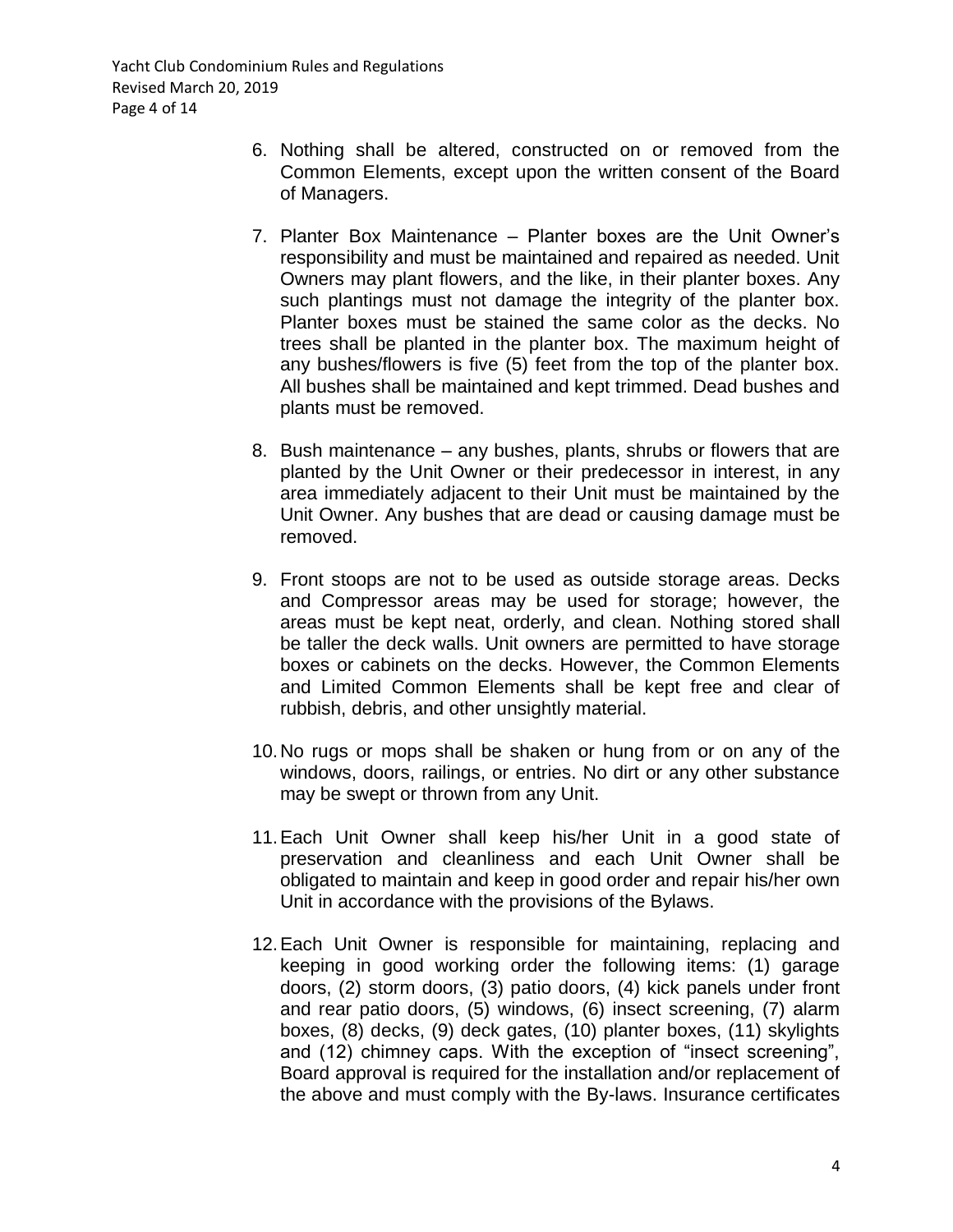Yacht Club Condominium Rules and Regulations Revised March 20, 2019 Page 5 of 14

> naming the Yacht Club, and the Managing Agent, as additional insureds must be provided before any work commences.

- 13.Each Unit Owner is responsible for the removal from Condominium property of all debris and materials used by workmen and contractors during alteration, redecoration, or construction within his/her Unit. Construction debris must not be thrown in dumpsters. In addition, the Unit Owner must arrange for the removal of carpeting, furniture, and appliances from Condominium property or bring said items to the bulk pick-up area.
- 14.Siding: Attaching, hanging, nailing, screwing and/or puncturing the siding by plants, cable wires or any other item is not allowed. All existing trim and siding shall not be altered in any way. No modifications or changes to the trim or siding is allowed. If damage to the siding is caused by a Unit Owner and/or the Unit Owners' contractor, it will be the Unit Owner's responsibility to pay for the cost of the repairs
- 15.Skylights: Damage within the Unit caused by the skylight is the Unit Owner's responsibility. In the event a skylight is replaced, replacement roofing shingles must match the existing roof.
- 16.Garage Doors: any new garage door must conform to the existing door.
- 17.Decks which have been modified from the original installation are the Unit Owner's responsibility and must be repaired and maintained as needed. They must be kept clean and safe. If any part of the deck is collapsing or damaged it must be repaired. When staining the decks, the decks should be of a natural or wood tone color. If there is any question about the use of a particular color or stain, the Unit Owner should obtain approval from management before applying.
- 18.For power-washing, sanding and/or staining of a deck, the Unit Owner does not need Board approval if doing it themselves. However, use of friends or family requires execution of a signed waiver. Moreover, performance by a licensed contractor requires submission of a Certificate of Insurance, naming the Yacht Club and its managing agent as additional insureds, prior to the commencement of any work.
- 19.If any key or keys are entrusted by a Unit Owner or occupant or by his/her agent, servant, employee, licensee, or visitor to an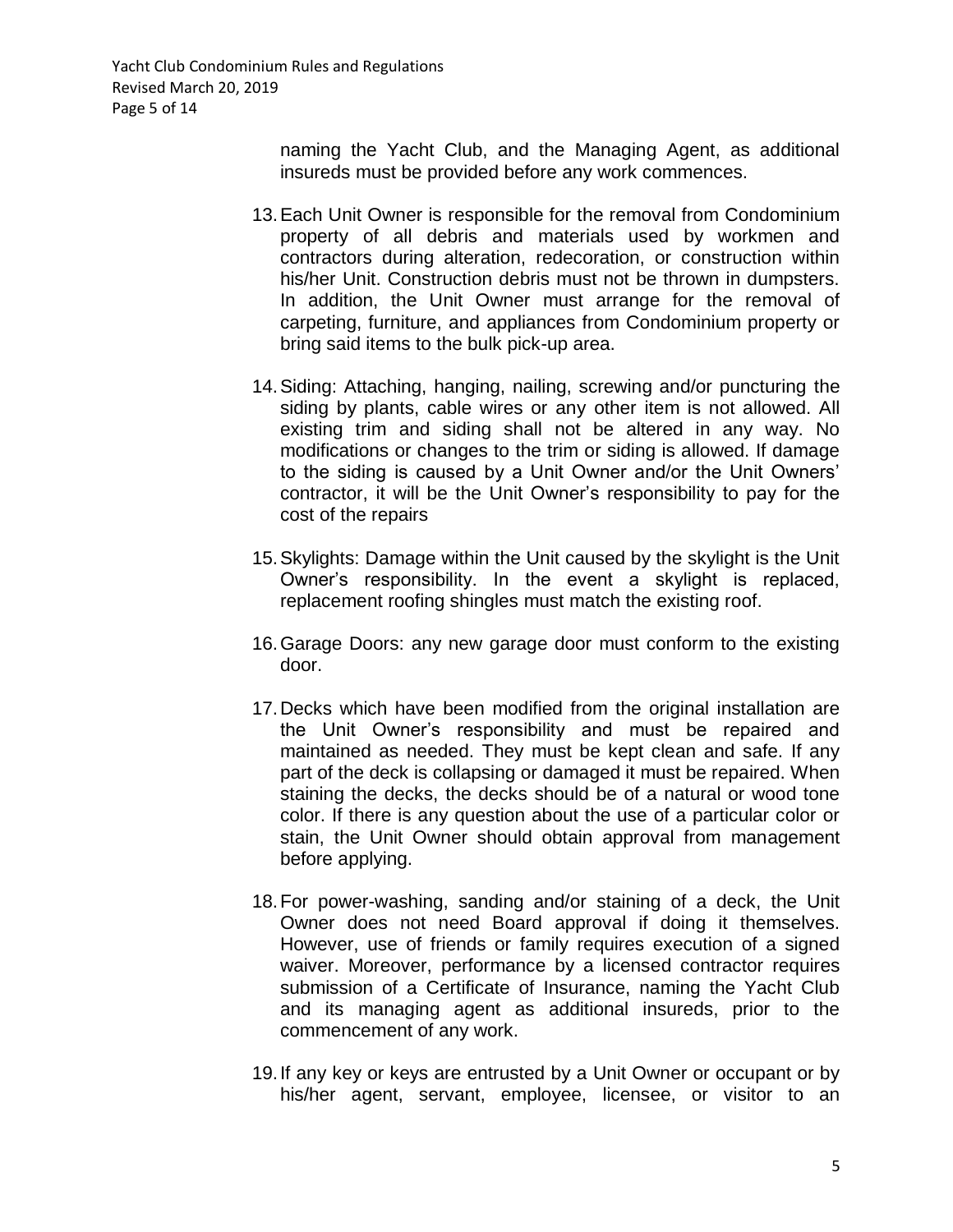Yacht Club Condominium Rules and Regulations Revised March 20, 2019 Page 6 of 14

> employee of the Board of Managers, whether for such Unit or for an automobile, truck, or other item of personal property, the acceptance of the key shall be at the sole risk of such Unit Owner or occupant, and the Board of Managers shall not be liable for injury, loss, or damage of any nature whatsoever directly or indirectly resulting or connected with this action.

## **C. Pets**

- 1. No animals, birds, or reptiles of any kind shall be raised, bred, or kept in or on the Common Elements or Limited Common Elements. No unit owner, or renter, may have more than two (2) dogs, unless board approval is granted. Any pet causing or creating a nuisance or unreasonable disturbance or noise shall be subject to removal from the Property upon seven (7) days' written notice from the Board of Managers.
- 2. In no event shall any pet be permitted in any portion of the Common Elements unless carried or on a leash. Dogs must be walked on the paved areas of the property and must not be walked on the grass or on any lawn under any circumstances - either inside the development or along the outside perimeter. All Unit Owners shall clean up after their pets, including the cleaning and removal of all excrement.
- 3. No wildlife shall be fed from the sidewalk, street, balcony, windowsill, deck, front porch, or any Limited Common Elements. This includes but is not limited to birds, geese, ducks, cats, dogs, raccoons, squirrels and opossums. However small hanging birdfeeders and waterers are permitted with board approval.
- 4. Walking dogs on any grass areas in the development is strictly prohibited, period. Not on the great lawn and not in front or back of a unit. They may be walked on the paved roadways, but must be leashed and cleaned up after. The first violation will be treated as a quality of life violation under the rules and regulations and offender will receive a \$75 fine. The second, and subsequent, time the unit owner is fined it will be deemed a violation affecting common elements and will be subject to a \$250 fine.

## **II. Parking/Driving**

1. Every Unit has two (2) parking spaces. If a Unit originally came with a garage, the two (2) spaces are the garage and the driveway in front of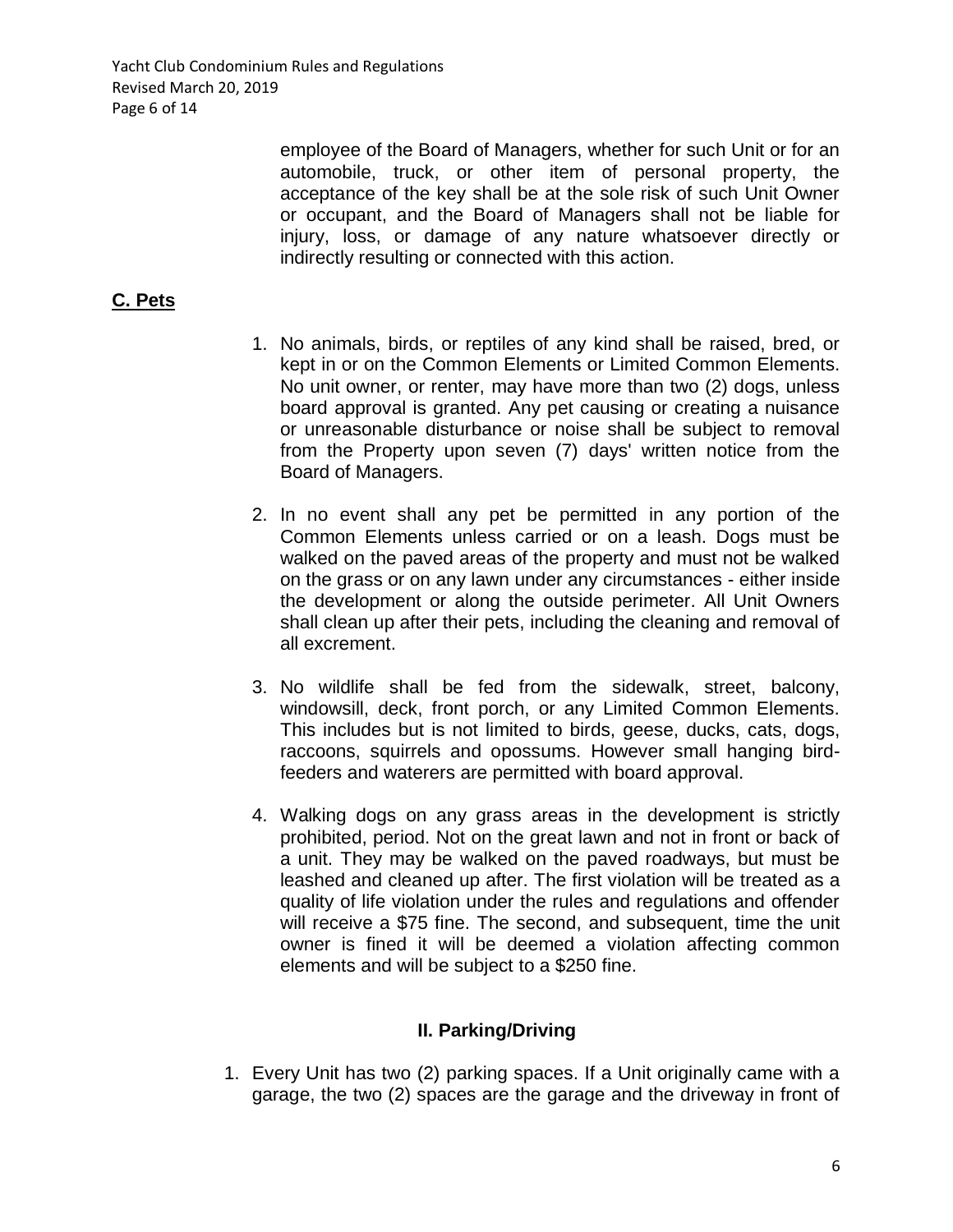the garage. If the Unit did not originally have a garage, there are two (2) designated spots in front of or near each Unit.

- 2. There are also two (2) types of non-assigned parking spaces. Visitor spots and Open Spots. Visitor spots are clearly marked with the letter "V". There are 12 visitor spots located around the community. These spots may only be used by visitors to the Yacht Club who have received a visitor's pass. They may not be used at any time and under any circumstances (including for overnight parking) by a resident or a car with a parking decal. These 12 spots are reserved exclusively for visitors. The only exception will be in those limited circumstances where the Board or Management notifies the community that visitor parking restrictions are lifted for special circumstances (i.e. snow clearing or road work).
- 3. There are 21 parking spots that are not marked with a number or visitor label. These are Open parking spots. Open spots may be used by residents or visitors on a first-come first-served basis. These include all the spots by the Tennis Courts, as well as, other spots located throughout the community. In addition, Unit Owners can park by the sidewalks in front of or near their Units, or by the dead ends at the end of roads. These are also considered Open Spots. No Unit Owner has the exclusive right to use or claim any of these open spots as their own. There is no reserving of these spaces. They are available on a first-come, first- served basis. As a courtesy to other residents, no car is permitted to park for more than 72 consecutive hours in these Open spots other than those by the Tennis Courts. Violations of this rule may be subject to fines.
- 4. No Parking Zones are designated with hashed lines. There is no parking in these areas at any time and under any circumstances. This includes parking in front of dumpsters, mailboxes and emergency gates.
- 5. Each Unit will receive two (2) parking decals which are for use with the EZ Pass entrance system. Proof of registration must be submitted PRIOR to a unit owner receiving a parking decal.
- 6. Additional parking decals over the initial two (2) are available. However, additional decals require Proof of Registration prior to issuance, and will only be issued to cars registered in a Unit Owner's name or to a family member/resident whose car is registered with a Yacht Club address. There is no limit to the number of decals a Unit Owner can get. A \$25.00 fee will be imposed for replacement decals, ie, damaged or lost.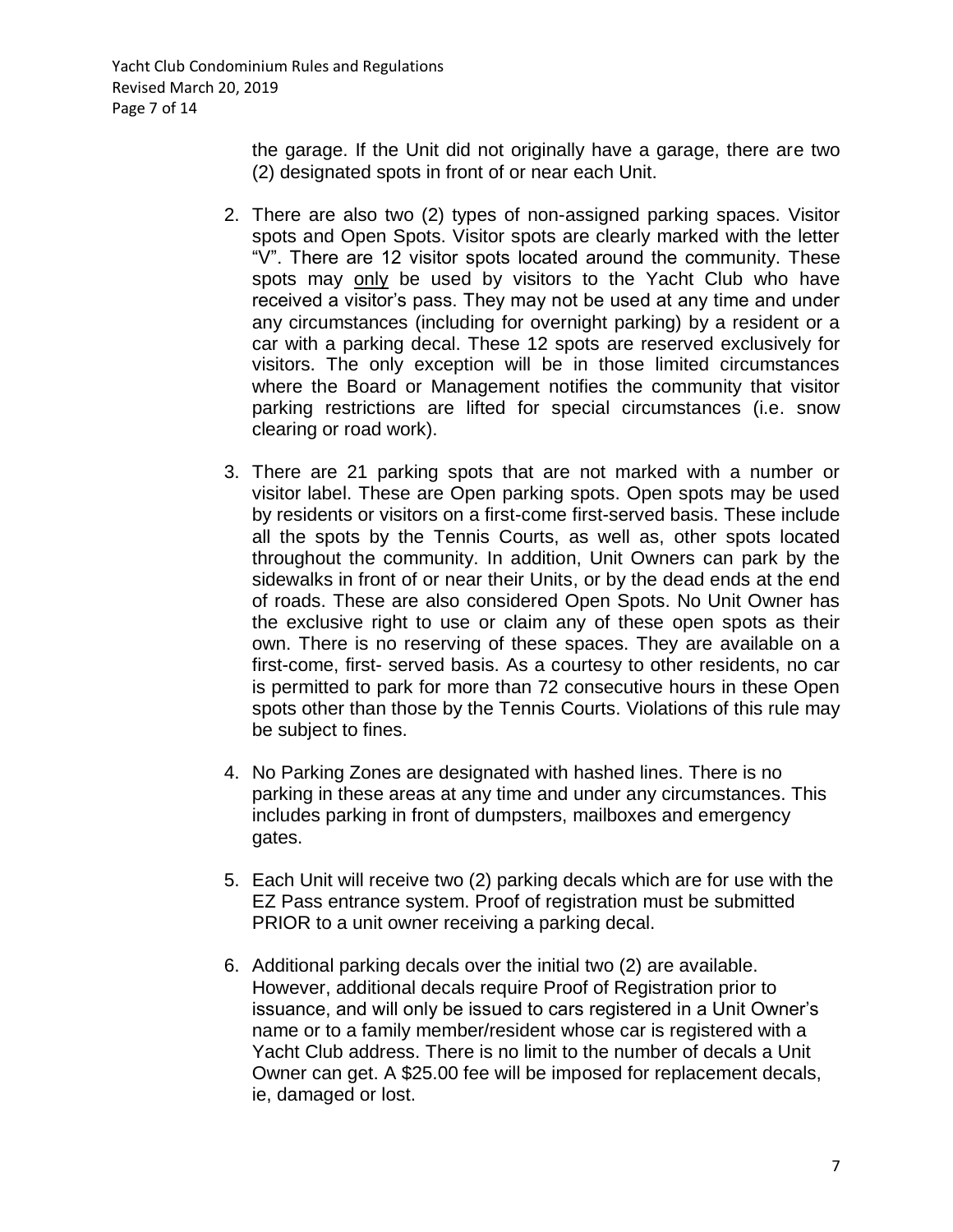- 7. Parking: No unit owner is entitled to park more than three (3) cars with a decal on the unit owners' street and/or in their assigned spots. All additional decaled cars must be parked by the Tennis Courts.
- 8. Cars with no decals are not permitted through the gate without security first calling the Unit Owner to obtain approval. Anyone else will be deemed a visitor and subject to visitor rules.
- 9. The speed limit throughout the property is 15 mph.
- 10. Parking Penalties:
	- a) First violation per Unit written warning with no fine.
	- b) Second violation per Unit written warning with a \$50.00 fine.
	- c) Third violation per Unit \$200.00 fine.
	- d) Fourth, and subsequent, violation per Unit car towed at Unit Owner's expense.
- 11.Towing cars will be towed for the following violations:
	- a) Parking in a visitor's spot.
	- b) Parking in a No-Parking Zone.
	- c) Parking in a neighbor's parking spot without his/her permission.
	- d) Parking more than three (3) vehicles on a street as prohibited in paragraph seven (7) above.
- 12.Parking decals will not be issued for additional cars or new cars unless any parking fines imposed during the current year are paid in full.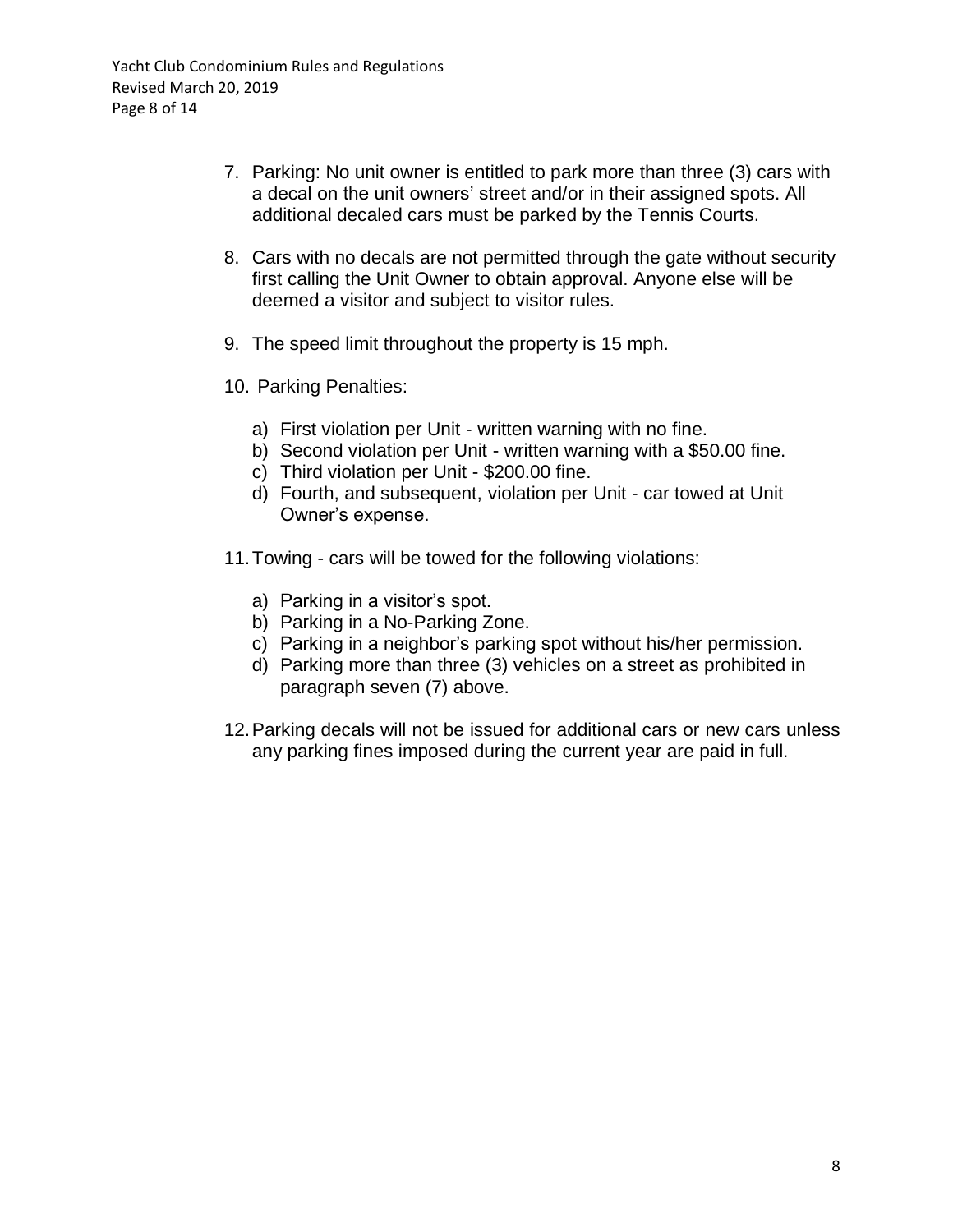Yacht Club Condominium Rules and Regulations Revised March 20, 2019 Page 9 of 14

## **III. Garbage & Recycling**

#### **A. General Guidelines**

1. All garbage/trash must be tied in plastic bags and must be placed in a dumpster. All large cardboard boxes must be broken down and placed in a dumpster.

2. Residents must toss trash to the back of a dumpster to maximize space. If a dumpster is full, the trash must be taken to another dumpster. Under no circumstances may a resident leave trash on top of or next to a dumpster.

- 3. Special Pickup
	- a) Unbroken boxes or other large items must be taken away by a delivery truck, contractor or brought to the bulk pick up area by the shed near the Tennis courts for special pick up by Town of Hempstead. All items must be placed behind fence.

## **B. Recycling**

- 1. Recycle bins must be used for all recycling. Paper must be tied or otherwise secured in bags.
- 2. Items for recycling:
	- a) newspapers and magazines
	- b) plastic bottles
	- c) glass bottles and jars
	- d) aluminum, metal and steel cans.
- 3. All items placed in recycle bins must be rinsed so as not to attract animals or vermin.
- 4. Recycle bins must be stored in garages, back decks, or an unobtrusive place in front of a Unit.
- 5. Bins must be placed outside no earlier than the night before pick up. Make sure papers and plastic bottles are weighted down so not to blow out of the box.
- 6. Return bins to proper storage area as soon as practical after pick up. Bins must be numbered for easier identification.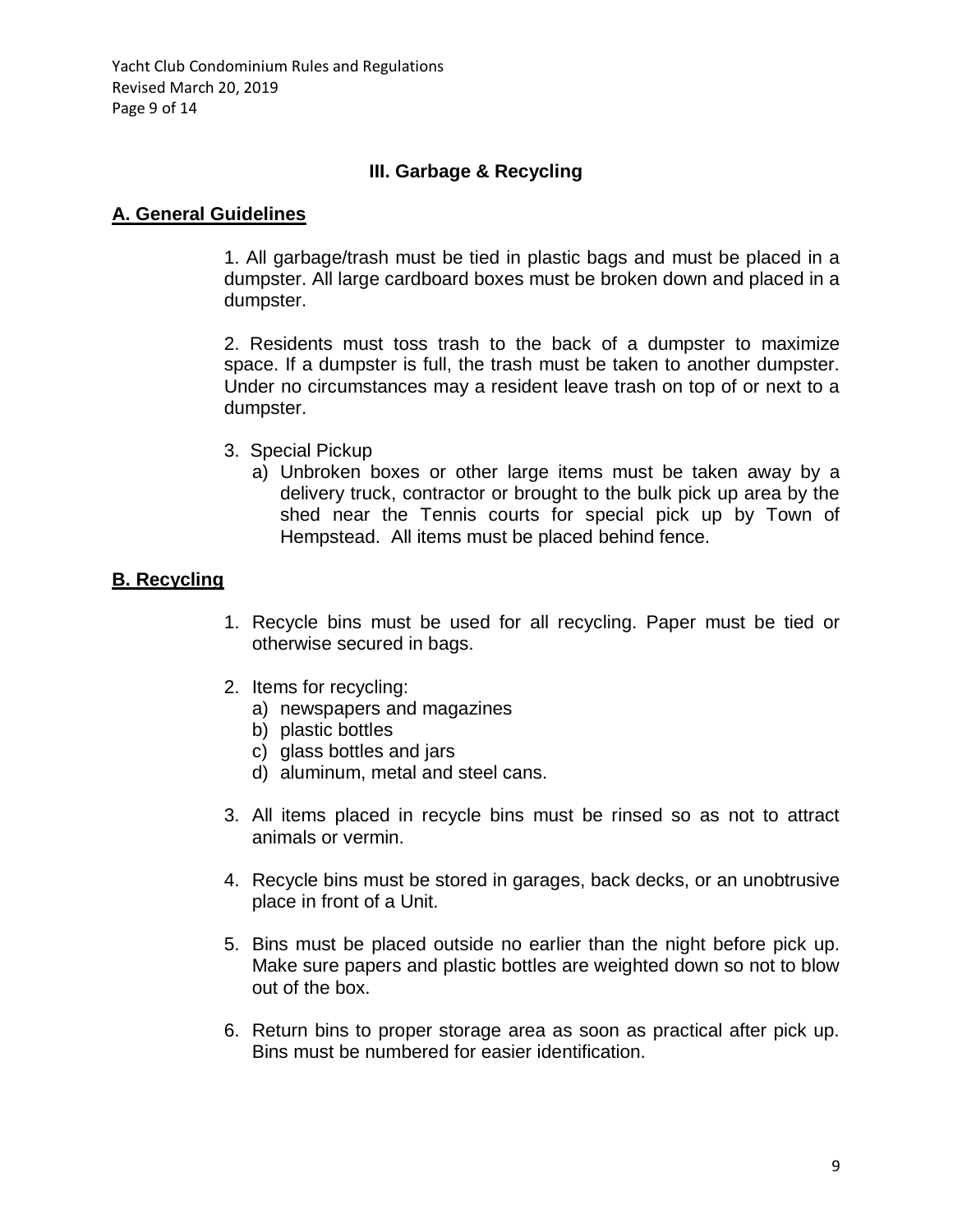## **IV. Guard Booth**

1. Security Booth personnel are not permitted to accept, hold, or sign for any mail, envelopes or packages.

2. Unit Owners, residents or guests should not interfere with the security guards performance of their duties. Any problems or questions should be addressed to Management and not directly to the guard.

#### **V. Pool**

#### **A. Pool Hours (Subject to change by Board of Managers)**

A. Monday to Friday: 7:00 am to 10:00 pm

B. Saturday/Sunday and Legal Holidays: 7:00 am to 10:00 pm

C. THERE ARE NO LIFEGUARDS ON DUTY BEFORE 10:00 am AND AFTER 9:00pm ON SATURDAYS AND BEFORE 10:00 am AND AFTER 8:00pm ON SUNDAYS.

## **B. Pool Opening**

1. The Pool will be open for use at 7:00 am commencing one (1) week before Memorial Day, weather permitting. It will close on or about the last week in September. A heated salt water system has been installed. It has an automatic chemical balancing system which will remotely monitor the proper salt and/or chemical balance.

2. Please obey all posted signs about emergencies, pool closures, or repairs and do not enter the pool if posted signs indicate that the pool is closed.

3. No one should tamper with or adjust the chemicals, the meters, or any other equipment servicing the pool other than management, Condominium employees or the pool service company.

## **C. Use Of Pool And Facilities**

1. Only Unit Owners, their family, tenants and guests will be admitted to the pool. Adults, family members, parents, grandparents, etc. are always and entirely responsible for the safety and well-being of their children and guests at the pool.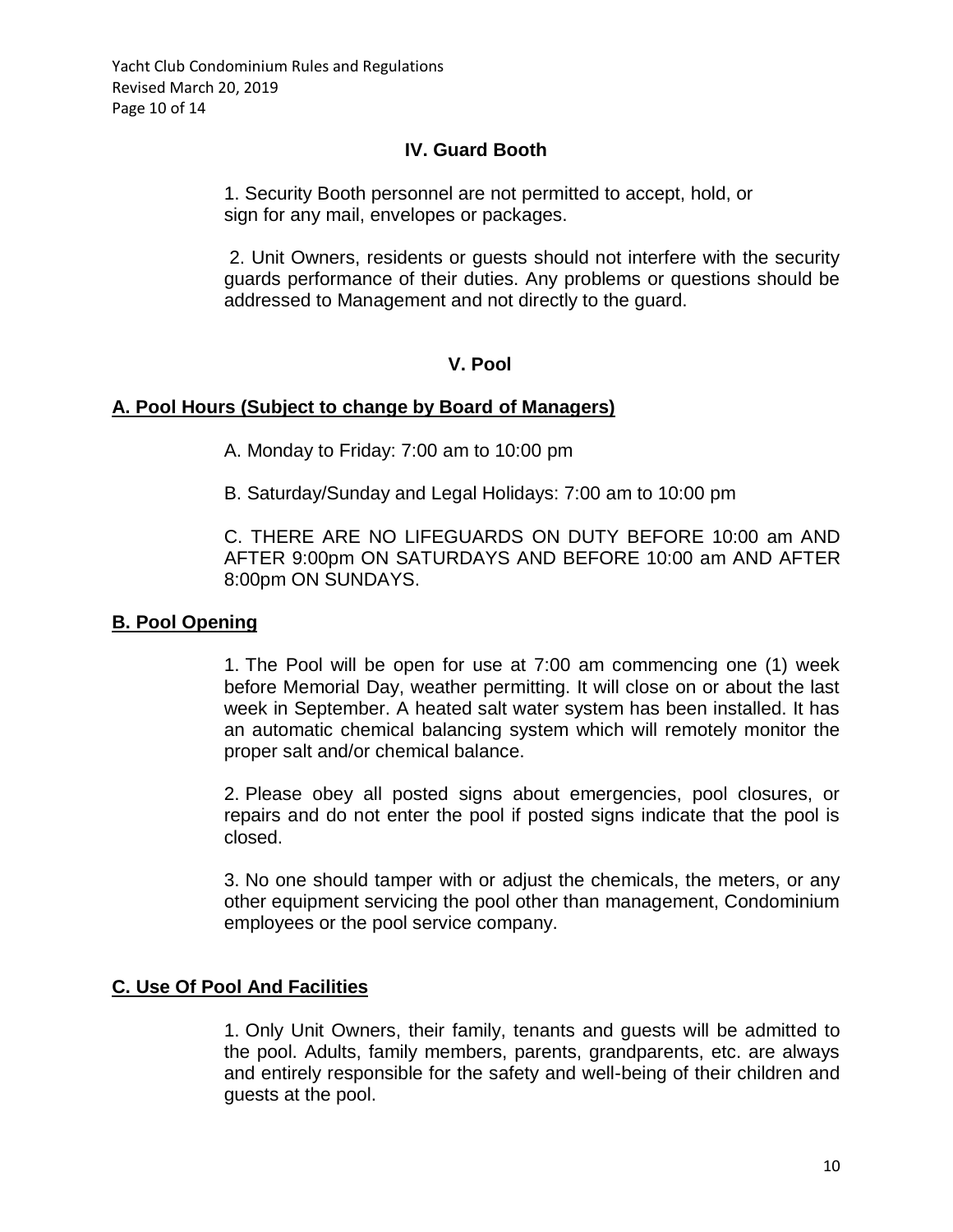2. No food or drink is permitted in the Pool, but food and drink may be eaten at the tables and chairs in the Pool Deck area. Absolutely no beverages and/or food in glass containers is allowed anywhere in the pool area, including the Pool Deck. Unit owners are responsible for properly cleaning the tables, chairs and surrounding area after use and properly disposing of any garbage. Please keep the pool area litter free.

3. No music is allowed other than with earphones.

4. No smoking is permitted in the pool area.

5. No pets are permitted in the Pool or the Surrounding Pool Deck area.

6. Children age 14 and over may use the pool without parental or guardian supervision at the sole discretion and responsibility of the parents. Unit Owners will be responsible for ensuring that their children comply with all pool rules and behave appropriately at all times.

7. When lifeguards are present, a 14-year old may accompany a younger child to the pool. However, WHEN LIFEGUARDS ARE NOT PRESENT, children under the age of 14 MUST be accompanied by a responsible parent or guardian who is at least 18 years of age.

8. Chairs/tables/umbrellas are on a first-come, first-served basis. There is no "holding" of any of this equipment.

9. Appropriate and proper attire must be worn in the pool/pool area. Children who are not toilet-trained must wear approved swim diapers at all times while in the pool.

10.Pollution of the pool is prohibited. Urinating, expectorating, blowing nose in the pool is prohibited. In the event there is an accident of this or any other type, exit the pool and contact Management immediately.

11.Floats are allowed in the Pool. Ball playing is not allowed in the pool when other swimmers are present.

12.Communicable disease - common sense dictates that no person having skin lesions, sores, inflamed eyes, mouth or ears (e.g. discharges, pink eye, etc) or who is known to be a carrier of microorganisms of any communicable disease should endanger the health and safety of others by using the pool.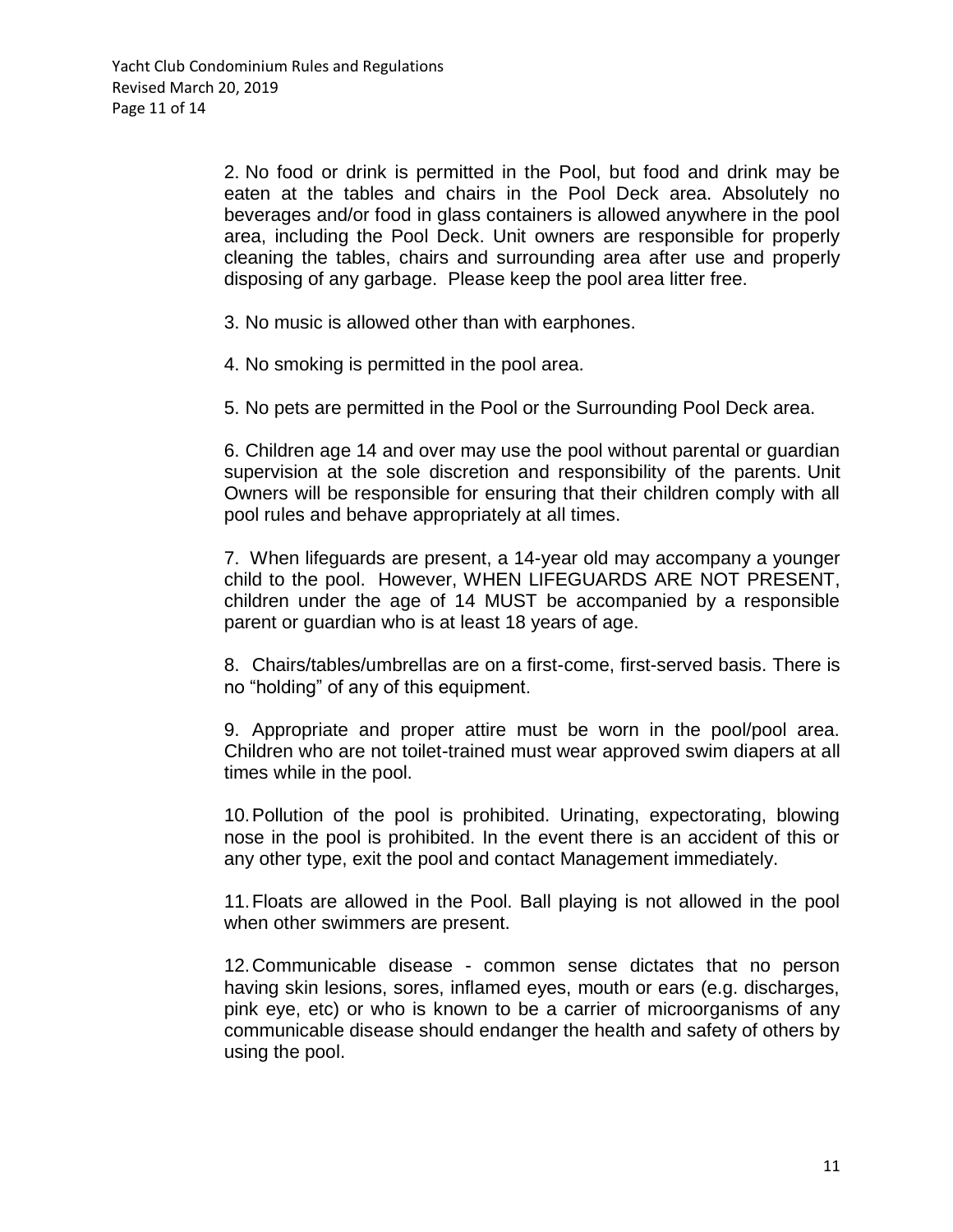13.Baby carriages must have a locking device for the wheels. Playpens of any type are prohibited.

14.No running, pushing, splashing, boisterous activity or throwing of any objects while others are present in the pool area is permitted. No diving, flipping, or dangerous activity in or into the pool is permitted.

15.Be mindful that we have neighbors that reside all around the Pool Area. Please keep all noise to a minimum and be respectful of their privacy and their right to enjoy their decks and backyard.

16.While using cell phones in the area, be mindful of neighbors. Please speak in a quiet voice and try to keep the conversation as short as possible.

17.In the event of any accident, emergency or injury to anyone in the pool area, please call 911 immediately and then notify Barrier Beach Management of any incident.

18.When present, THE LIFEGUARD IS IN CHARGE OF THE POOL AND THE ENFORCEMENT OF ALL RULES. Do not argue with the lifeguard. If there is a disagreement, call Management, or if not available, a member of the Board.

## **D. Closing Of Pool**

1. The Pool lock will be shut down and there will be no access to the pool after 10:00pm.

2. When entering or leaving the pool, the Unit Owner must make sure the gate is closed.

3. After 7:00pm, if a resident or guest is leaving the Pool or Pool Deck area and there is no one else in the Pool or the Pool Deck area, he/she is responsible for closing umbrellas, returning any chairs or lounges that they used to the designated area. A resident or guest who comes after the furniture is put away, may move the furniture, but will be responsible for returning the furniture when he/she is done using it.

4. In the event of lightning and/or thunder, everyone must vacate the Pool and Pool Deck immediately.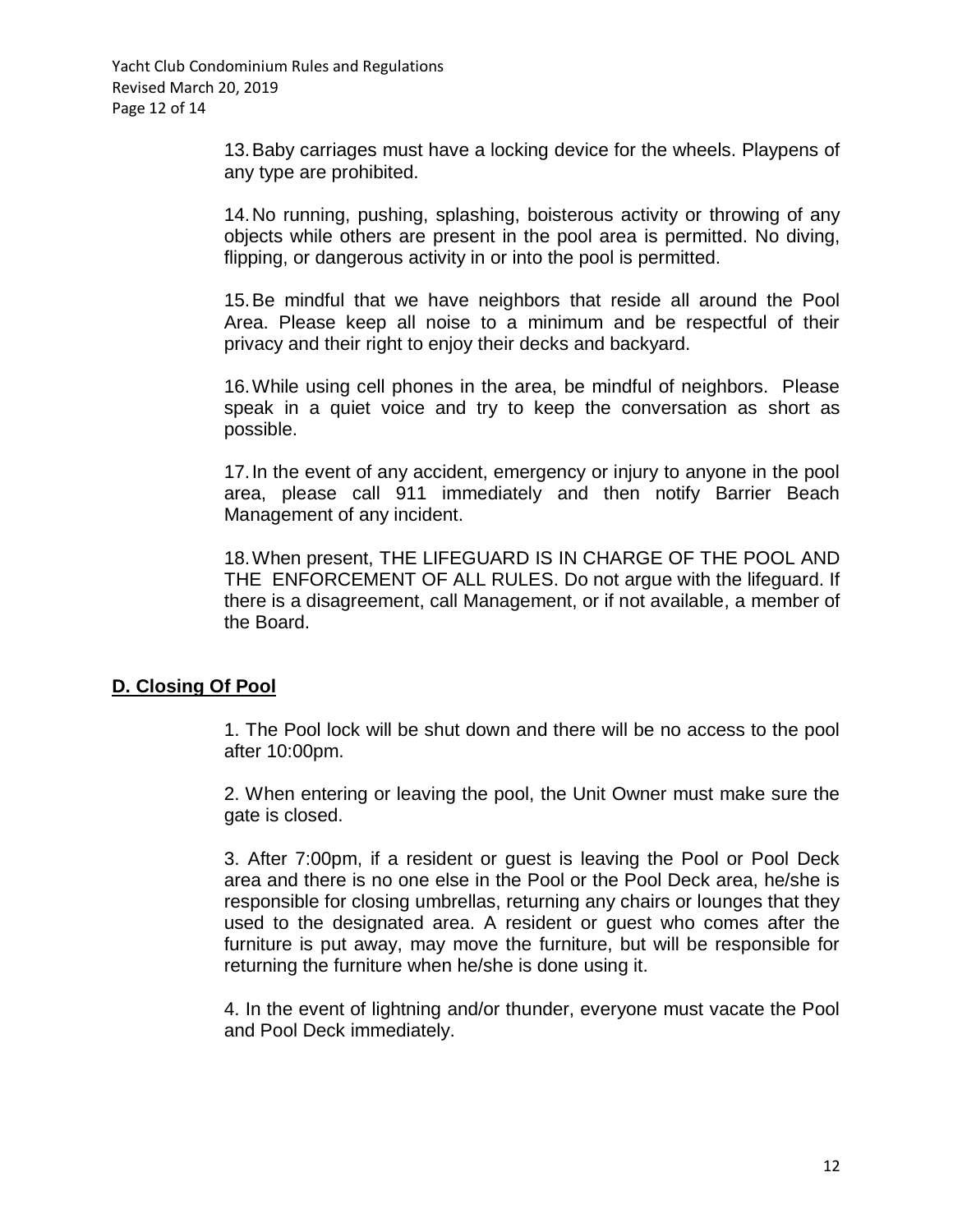## **E. Administrative Issues**

1. Two (2) electronic key fobs will be issued to every Unit. In the event a fob is damaged or lost, a replacement fob can be obtained from Management. Unit Owners will be charged \$25 for any replacement fobs issued. Unit Owners will be responsible for providing key fobs to their tenants or guests. Under no circumstances will the Yacht Club or Management issue a key fob directly to an individual who is not a Unit Owner.

2. The use of the Pool is a privilege and not a right. The license to use the pool and the access granted by the key fobs may be revoked in the event a Unit Owner is in violation of any obligation to the Condominium, including but not limited to, the payment of common charges, assessments or, if the Unit Owner violates the terms of this agreement.

3. These rules and regulations are merely guidelines and are not intended to be exhaustive. Residents are required to use common sense to assure that the pool may be enjoyed and used safely by everyone and that the surrounding neighbors are not unduly disturbed. The Board reserves the right to amend these rules at any time and/or issue penalties that the Board deems appropriate, including, but not limited to banning a Unit Owner, Tenant, Guest or child from the pool, in the event of any violations of the rules and guidelines set forth herein.

# **F. Fines For Violation Of The Pool Rules**

- 1. First Offense: Warning Letter
- 2. Second Offense: \$50 fine

3. Third Offense: \$100 fine and revocation of Pool License for a

reasonable period as the Board, in its discretion, shall decide.

## **VI. Other Amenities**

1. Tennis, basketball and volleyball courts are open from 7:00a.m. - 10:00pm daily. Lights are available for the back court and are on a timer. The timer will shut off after 10:00pm. No Unit Owner or guest is permitted to use these facilities during closed hours.

2. The tennis courts and children's playground are not to be used for the exercise or walking of dogs at any time.